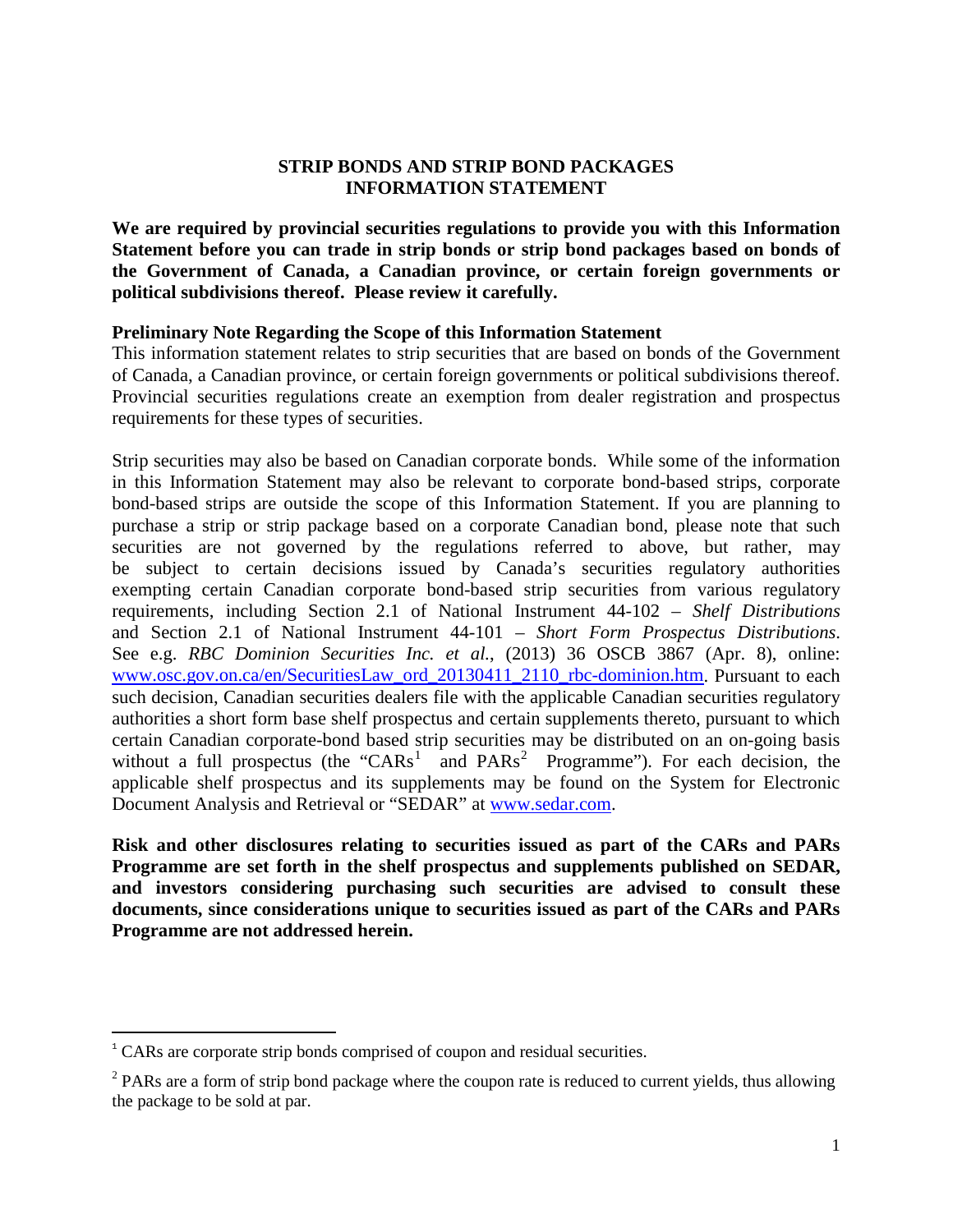## **Strip Bonds and Strip Bond Packages ("Strips")**

A strip bond—commonly referred to as a "strip"—is a fixed-income product that is sold at a discount to face value and matures at par. This means the holder is entitled to receive the full face value at maturity. Strips do not pay interest, but rather, the yield at the time of purchase is compounded semi-annually and paid at maturity. Since the return on a strip is fixed at the time of purchase, strips may be a suitable investment where the holder requires a fixed amount of funds at a specific future date.

A strip is created when a conventional debt instrument, such as a government or corporate bond, discount note or asset-backed security (i.e., the "underlying bond"), is separated into its "interest" and "principal" component parts for resale. Components are fungible and may be pooled together where they share the same issuer, payment date and currency and have no other distinguishing features. The two types of components may be referred to as follows:

- The "coupon": the interest-paying portion of the bond; and
- The "residual": the principal portion.

A strip bond package is a security comprised of two or more strip components. Strip bond packages can be created to provide holders with a regular income stream, similar to an annuity, and with or without a lump sum payment at maturity.<sup>[3](#page-1-0)</sup> By laddering strips with staggered maturities or other payment characteristics, holders can strategically manage their cash flow to meet their future obligations and specific needs.

# **Strips vs. Conventional Bonds**

l

Strips are offered on a variety of terms and in respect of a variety of underlying bonds, including government bonds issued by the Government of Canada or provincial, municipal and other government agencies, or a foreign government. CARs and PARs are examples of strips derived from high-quality corporate bonds. Some differences between strips and conventional bonds that you may wish to consider include the following:

- strips are sold at a discount to face value and mature at par, similar to T-bills. Unlike conventional interest-bearing debt securities, strips do not pay interest throughout the term to maturity; rather, the holder is entitled to receive a fixed amount at maturity. The yield or interest earned is the difference between the discounted purchase price and the maturity value; thus, for a given par value, the purchase price for a strip will typically be lower the longer the term to maturity;
- a strip with a longer term to maturity will generally be subject to greater price fluctuations than a strip of the same issuer and yield but with a shorter term to maturity;
- strips typically offer higher yields over T-Bills, GICs and term deposits, and over conventional bonds of the same issuer, term and credit rating;

<span id="page-1-0"></span><sup>3</sup> A bond-like strip bond package has payment characteristics resembling a conventional bond, including regular fixed payments and a lump-sum payment at maturity. In contrast, an annuity-like strip bond package provides regular fixed payments but no lump-sum payment at maturity.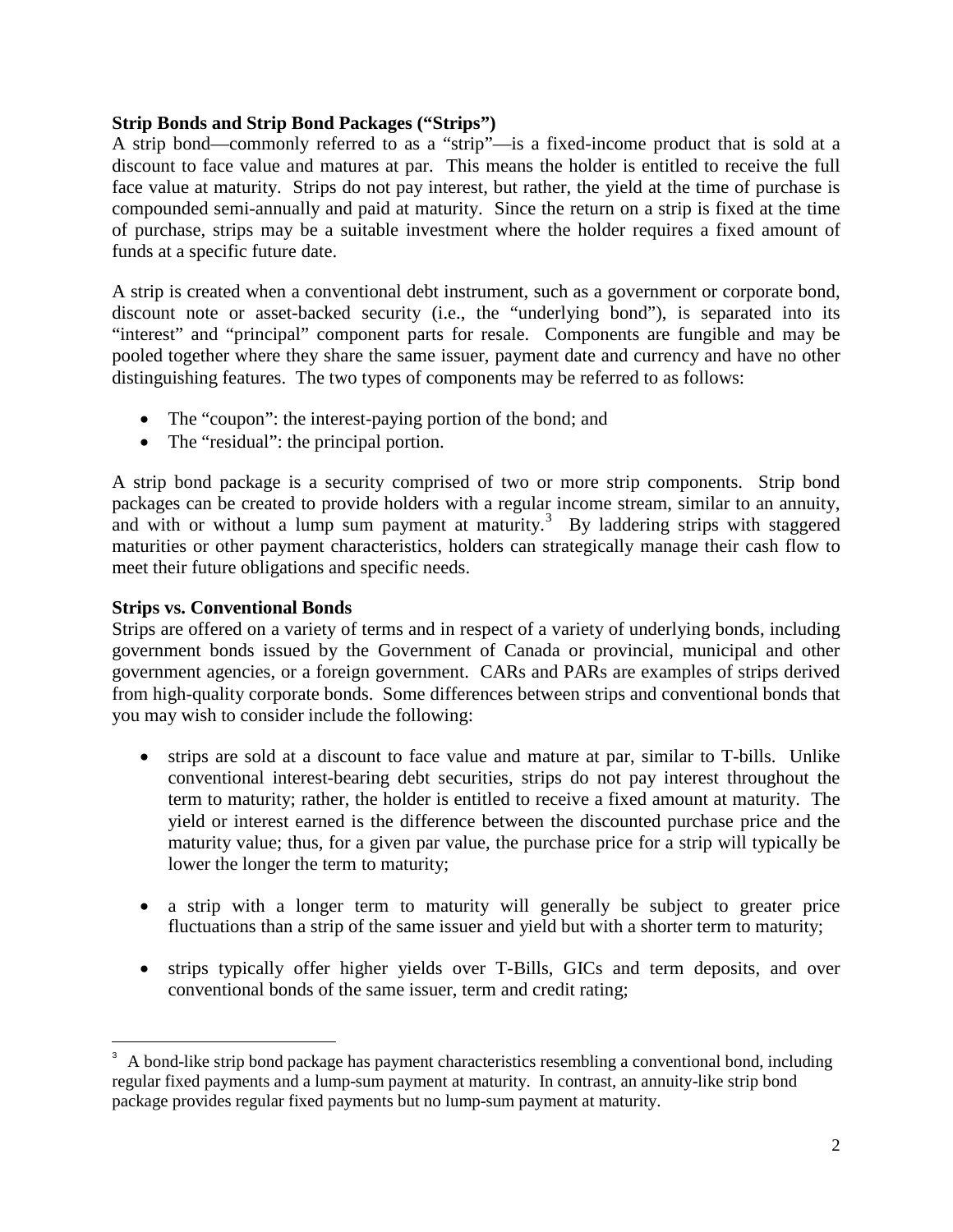- the higher yield offered by strips reflects their greater price volatility. Like conventional bonds, the price of a strip is inversely related to its yield. Thus, when prevailing interest rates rise, strip prices fall, and vice versa. However, the rise or fall of strip prices is typically more extreme than with conventional bonds of the same issuer, term and credit rating. The primary reason for this greater volatility is that no interest is paid in respect of a strip bond prior to its maturity;
- unlike conventional bonds that trade in \$1,000 increments, strips may be purchased in \$1 multiples above the minimum investment amount, thereby enabling a holder to purchase a strip for any desired face value amount above the minimum investment amount; and
- strips are less liquid than conventional bonds of the same issuer, term and credit rating: there may not be a secondary market for certain strips and strip bond packages, and there is no requirement or obligation for investment dealers or financial institutions to maintain a secondary market for strips sold by or through them; as a result, purchasers should generally be prepared to hold a strip to maturity, since they may be unable to sell it—or only able to sell it at a significant loss—prior to maturity.

## **Dealer Mark-ups and Commissions**

When purchasing or selling a strip bond or a strip bond package, the prospective purchaser or seller should inquire about applicable commissions (mark-ups or mark-downs) when executing the trade through an investment dealer or financial institution, since such commissions will reduce the effective yield (if buying) or the net proceeds (if selling). Investment dealers must make reasonable efforts to ensure the aggregate price, inclusive of any mark-up or mark-down, is fair and reasonable taking into consideration all reasonable factors. Commissions quoted by investment dealers generally range between \$0.25 to \$1.50 per \$100 of maturity amount of the strip, with commissions typically at the higher end of this range for small transaction amounts, reflecting the higher relative costs associated with processing small trades.

The table below illustrates the after-commission yield to a strip holder with different terms to maturity and assuming a before-commission yield of 5.5%. All of the yield numbers are semiannual. For example, a strip bond with a term to maturity of one year and a commission of 25 cents per \$100 of maturity amount has an after-commission yield of 5.229%. The beforecommission cost of this particular strip bond will be \$94.72 per \$100 of maturity amount while the after-commission cost will be \$94.97 per \$100 of maturity amount. In contrast, a strip bond with a term to maturity of 25 years and a commission of \$1.50 per \$100 of maturity amount has an after-commission yield of 5.267%. The before-commission cost of this particular strip bond will be \$25.76 per \$100 of maturity amount while the after-commission cost will be \$27.26 per \$100 of maturity amount.<sup>[4](#page-2-0)</sup>

 $\overline{\phantom{a}}$ 

<span id="page-2-0"></span><sup>&</sup>lt;sup>4</sup> The purchase price of a strip bond may be calculated as follows:

Purchase Price = Maturity (Par) Value /  $(1 + y/2)^{2n}$ 

where "y" is the applicable yield (before or after commission) and "n" is the number of years until maturity. For example, the purchase price (per \$100 of maturity value) for a strip bond that has a yield of 5.5% and 25 years until maturity is:  $100/(1+0.0275)^{50} = $25.76$ .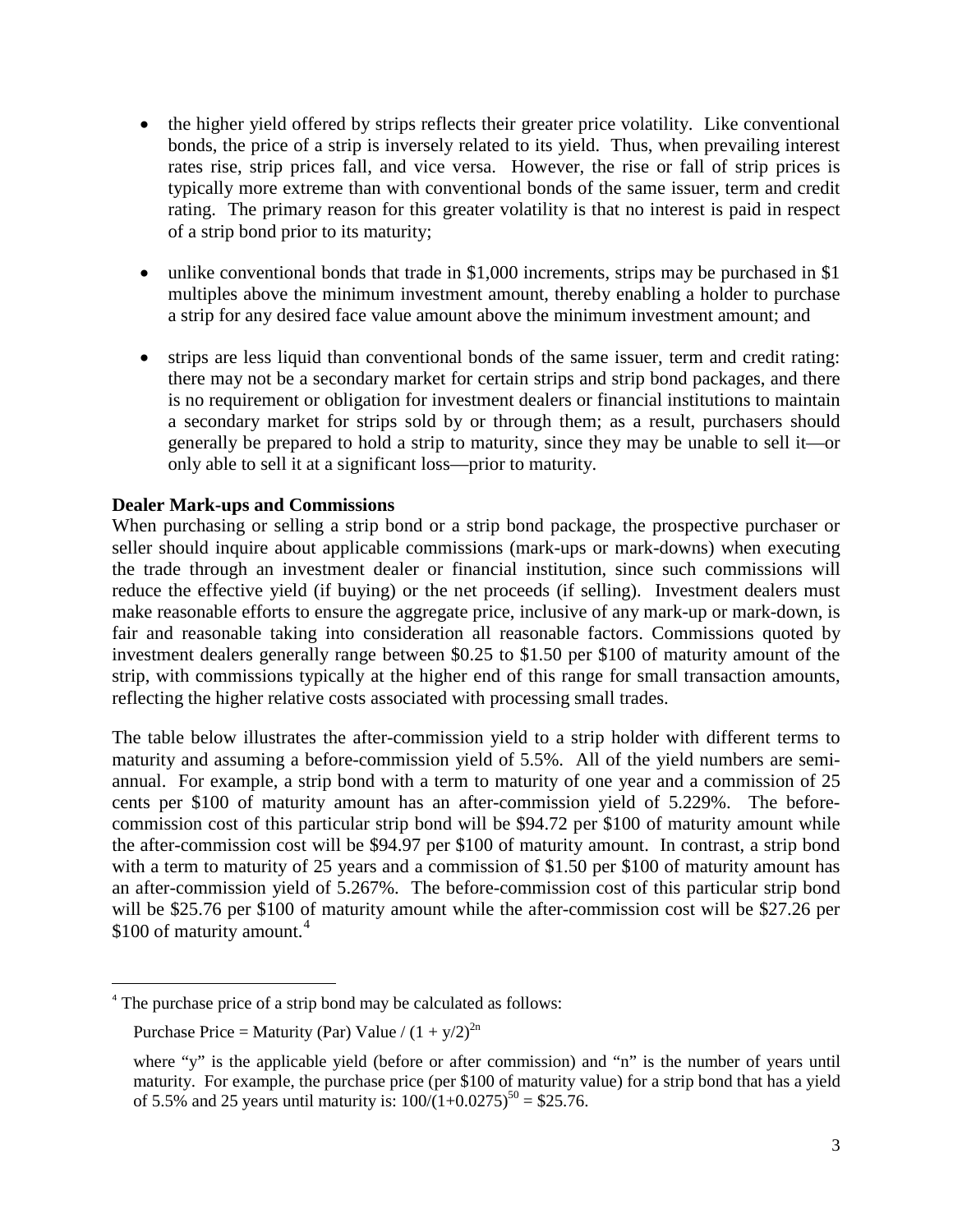| <b>Commission or</b><br>dealer mark-up amount<br>(per \$100 of maturity<br>amount) | Term to maturity in years and yield after commission or<br>dealer mark-up<br>(assuming a yield before commission of 5.5%) |        |        |        |        |        |  |  |  |
|------------------------------------------------------------------------------------|---------------------------------------------------------------------------------------------------------------------------|--------|--------|--------|--------|--------|--|--|--|
|                                                                                    |                                                                                                                           | 2      | 5      | 10     | 15     | 25     |  |  |  |
| \$0.25                                                                             | 5.229%                                                                                                                    | 5.357% | 5.433% | 5.456% | 5.462% | 5.460% |  |  |  |
| \$0.75                                                                             | 4.691%                                                                                                                    | 5.073% | 5.299% | 5.368% | 5.385% | 5.382% |  |  |  |
| \$1.50                                                                             | 3.892%                                                                                                                    | 4.650% | 5.100% | 5.238% | 5.272% | 5.267% |  |  |  |

**Prospective purchasers or sellers of strips should ask their investment dealer or financial institution about the bid and ask prices for strips and may wish to compare the yield to maturity of the strip, calculated after giving effect to any applicable mark-up or commission, against the similarly calculated yield to maturity of a conventional interestbearing debt security.**

## **Secondary Market and Liquidity**

Strips may be purchased or sold through investment dealers and financial institutions on the "over-the-counter" market rather than on an exchange. Where there is an active secondary market, a strip may be sold by a holder prior to maturity at the prevailing market price in order to realize a capital gain or to access funds. However, liquidity may be limited for certain strip bonds and strip bond packages, and, as noted above, investment dealers and financial institutions are not obligated to maintain a secondary market for strips sold by or through them. **As a result, there can be no assurance that a market for particular strip bonds or strip bond packages will be available at any given time, and investors should generally be prepared to hold strips to maturity or run the risk of taking a loss.** 

### **Other Risk Considerations**

Potential purchasers of strips should conduct their own research into the term, yield, payment obligations and particular features of a strip prior to purchase. While not an exhaustive list, you may wish to consider some of the following potential risks:

*Credit risk of the issuer* – strips represent a direct payment obligation of the government or corporate issuer, thus any change to an issuer's credit rating or perceived credit worthiness may affect the market price of a strip, and the impact may be more severe than the impact on conventional bonds of the same issuer.

*Interest rate risk* – if interest rates rise, the market value of a strip will go down, and this drop in market value will typically be more severe than the drop in market value for the corresponding conventional bond from the same issuer for the same term and yield. If interest rates rise above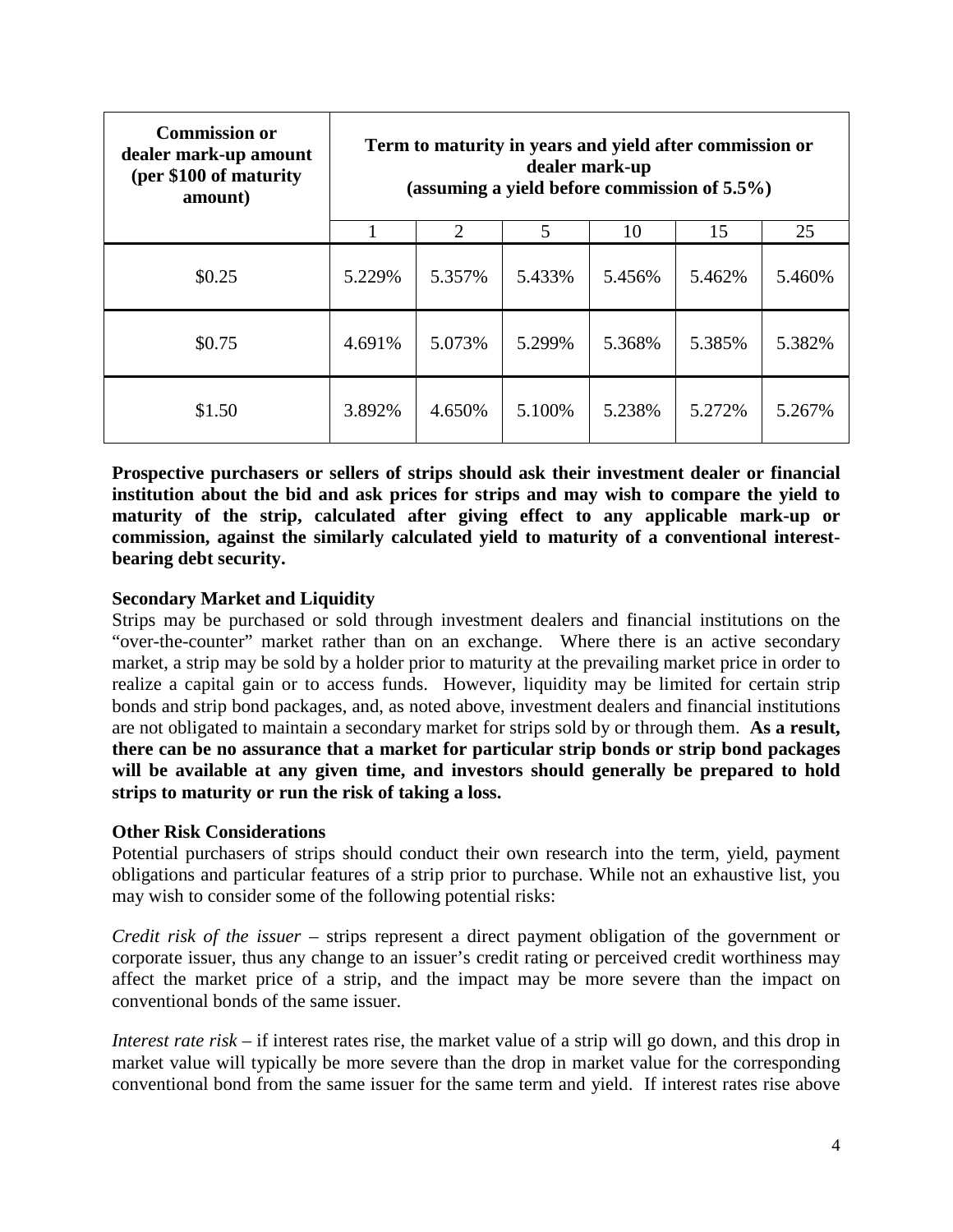the yield of the strip at the time of purchase, the market value of the strip may fall below the original price of the strip.

*Market and liquidity risk* – strips are not immune to market or liquidity risks and may have specific terms and conditions that apply in the event of a market disruption or liquidity event. If liquidity is low, it may be difficult to sell a strip prior to maturity and there may be large spreads between the bid and ask prices. **There can be no assurance that a market for particular strip bonds or strip bond packages will be available at any given time.** 

*Currency risk* – strips may pay out in a currency other than Canadian dollars. Currency fluctuations may enhance, nullify or exacerbate your investment gains or losses.

*Component risk –* you should ensure that you understand and are comfortable with the underlying components, terms, risks and features of a strip bond or strip bond package prior to purchase. For example, strips may be derived from asset-backed securities or callable or retractable bonds, and may have features such as inflation indexation or structured payments.

*Price volatility* – strips are generally subject to greater price volatility than conventional bonds of the same issuer, term and credit rating, and will typically be subject to greater price fluctuations in response to changes to interest rates, credit ratings and liquidity and market events. The table below shows the impact that prevailing interest rates can have on the price of a strip. For example, as indicated in the table below, an increase in interest rates from 6% to 7% will cause the price of a 5 year strip bond with a maturity value of \$100 to fall by 4.73%—a larger percentage drop than for a \$100 5 year traditional bond, whose price would fall only 4.16%, assuming the same increase in interest rates.

#### Market Price Volatility

| Bond Type          | Market<br>Price | Market<br>yield | Price with<br>rate drop to<br>5% | Price<br>change | Price with rate<br>increase to 7% | Price<br>change |
|--------------------|-----------------|-----------------|----------------------------------|-----------------|-----------------------------------|-----------------|
| 6% 5 Year Bond     | \$100.00        | $6.00\%$        | \$104.38                         | $+4.38%$        | \$95.84                           | $-4.16%$        |
| 5 Year Strip Bond  | \$74.41         | 6.00%           | \$78.12                          | $+4.99%$        | \$70.89                           | $-4.73%$        |
| 6% 20 Year Bond    | \$100.00        | 6.00%           | \$112.55                         | $+12.55\%$      | \$89.32                           | $-10.68\%$      |
| 20 Year Strip Bond | \$30.66         | 6.00%           | \$37.24                          | $+21.49%$       | \$25.26                           | $-17.61\%$      |

### **Custodial Arrangements**

Due to the high risk of forgery, money laundering and similar illegal activities—and the costs associated with such risks—with physical strips and bearer instruments, most investment dealers and financial institutions will only trade or accept transfer of book-based strips. CDS Clearing and Depository Services Inc. ("CDS") provides strip bond services, including book-based custodial services for strips and underlying bonds. Custodian banks or trust companies may also create and take custody of strips that are receipt securities, and may permit holders to obtain a registered certificate or take physical delivery of the underlying coupon(s) or residue(s). However, if the holder decides to take physical delivery, he or she should be aware of the risks,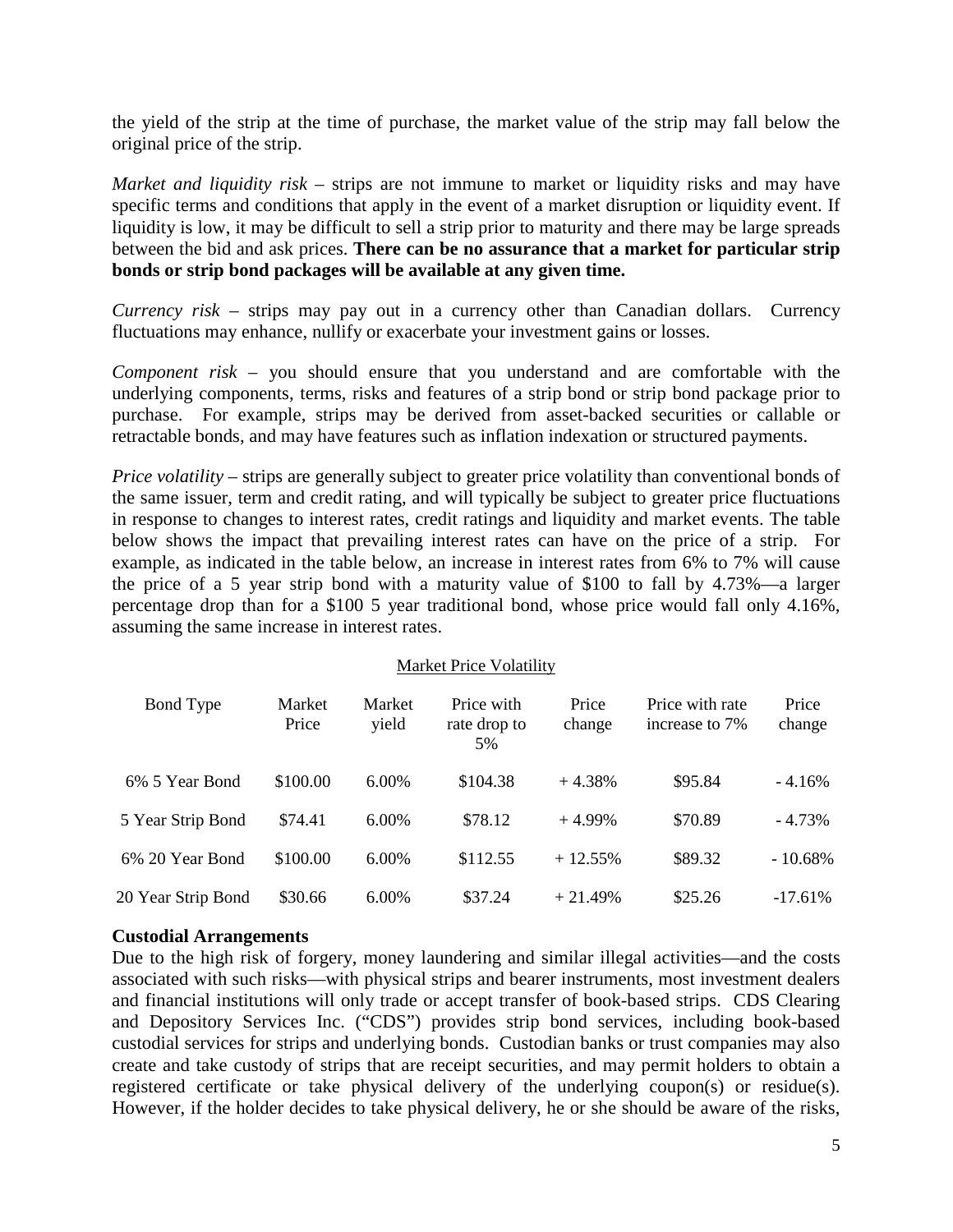including the risk of lost ownership, associated with holding a bearer security which cannot be replaced. In addition, the holder should be aware that the secondary market for physical strips may be more limited than for book-based strips due to the risks involved. Investors in strip components held by and at CDS are not entitled to a physical certificate if the strips are Book Entry Only.

### **Canadian Income Tax Summary**

The Canadian income tax consequences of purchasing strip bonds and strip bond packages are complex. Purchasers of strip bonds and strip bond packages should refer questions to the Canada Revenue Agency [\(http://www.cra-arc.gc.ca/\)](http://www.cra-arc.gc.ca/) or consult their own tax advisors for advice relating to their particular circumstances.

The following is only a general summary regarding the taxation of strip bonds and strip bond packages under the *Income Tax Act (Canada)* (the "Tax Act") for purchasers who are residents of Canada and hold their strip bonds and strip bond packages as capital property for purposes of the Tax Act. The following does not constitute legal advice.

## *Qualified Investments*

Strip bonds and strip bond packages that are issued or guaranteed by the Government of Canada or issued by a province or territory of Canada are "qualified investments" under the Tax Act and are therefore eligible for purchase by trusts governed by registered retirement savings plans, registered retirement income funds, registered education savings plans, deferred profit sharing plans, registered disability savings plans and tax-free savings accounts ("Registered Plans"). Depending on the circumstances, strip bonds issued by corporations may also be "qualified investments" for Registered Plans.

### *Annual Taxation of Strip Bonds*

The Canada Revenue Agency takes the position that strip bonds are a "prescribed debt obligation" within the meaning of the Tax Act. Consequently, a purchaser will be required to include in income in each year a notional amount of interest, notwithstanding that no interest will be paid or received in the year. Strips may therefore be more attractive when purchased and held in non-taxable accounts, such as self-directed Registered Plans, pension funds and charities.

In general terms, the amount of notional interest deemed to accrue each year will be determined by using the interest rate which, when applied to the total purchase price (including any dealer mark-up or commission) and compounded at least annually, will result in a cumulative accrual of notional interest from the date of purchase to the date of maturity equal to the amount of the discount from face value at which the strip bond was purchased.

For individuals and certain trusts, the required accrual of notional interest in each year is generally only up to the anniversary date of the issuance of the underlying bond. For example, if a strip bond is purchased on February 1 of a year and the anniversary date of the issuance of the underlying bond is June 30, only five months of notional interest accrual will be required in the year of purchase. However, in each subsequent year, notional interest will be required to be accrued from July 1 of that year to June 30 of the subsequent year (provided that the strip bond is still held on June 30 of the subsequent year).